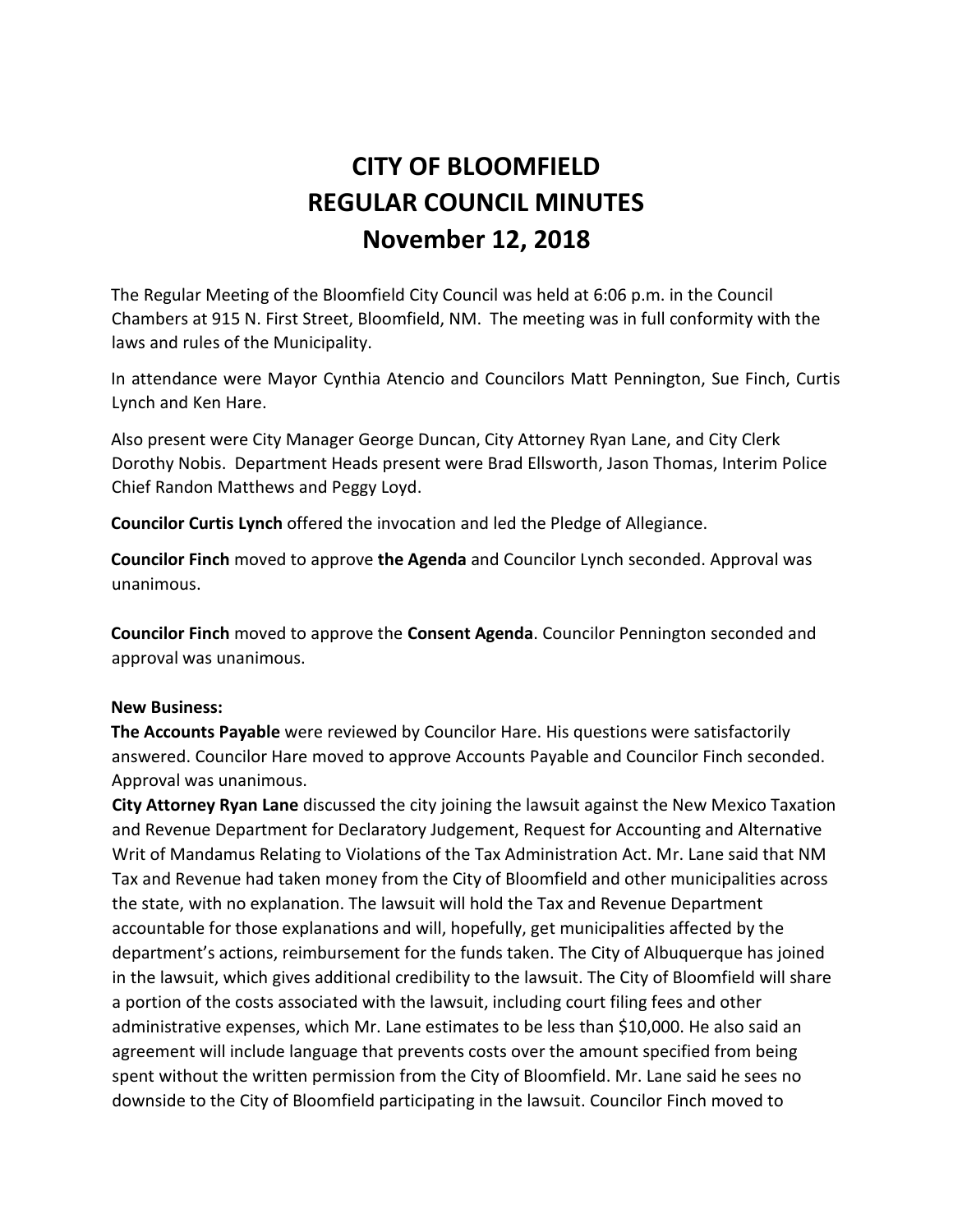approve the authorization to join the lawsuit and Councilor Lynch seconded. Approval was unanimous.

**City Attorney Ryan Lane** requested approval to authorize City Manager George Duncan to enter into a legal services agreement with Gallagher & Kennedy, P.A., regarding the City of Bloomfield v. New Mexico Taxation and Revenue Department. Councilor Pennington moved to approve the authorization and Councilor Finch seconded. Approval was unanimous.

**Public Works Director Jason Thomas** asked the Council to approve a Resolution for the East Blanco Bridge Project to Clarify the City's Intent of Use for the Remaining MAP Funding. Councilor Finch moved to approve the Resolution and Councilor Lynch seconded. Approval was unanimous.

**Public Works Director Jason Thomas** asked the Council to approve a grant/loan from the Clean Water State Revolving Loan Fund to Support the Planning and Design of the Water Reclamation Facility Improvements. Councilor Hare moved to approve the grant/loan and Councilor Pennington seconded. Approval was unanimous.

**Public Works Director Jason Thomas** requested approval for a Property Transfer Agreement with Clayton Investment Company, LTD, and Lampliter Enterprises, LLC Properties for properties at Fifth Street and West Blanco Blvd., which is the Brownfields Project. Mr. Thomas gave a background of the project, which, when completed, could include a skate park, YAFL fields, a small strip mall and apartments. Mr. Thomas said the City would like to apply for an EPA Brownfields Cleanup Grant, which would provide the needed funding to complete testing of the property to ensure no contamination remains on property that was once part of a refinery. Councilor Pennington moved to approve the agreement and Councilor Finch seconded. Approval was unanimous.

**City Manager George Duncan** discussed a possible partial closure of Sixth Street, which has created traffic issues with business along the street. Alan Doyle, owner of Bloomfield Super Lube, which is one of the businesses located on Sixth Street, said traffic on the street has created a dangerous situation for pedestrians and traffic, due to the speeding of vehicles using the street. Mr. Duncan has spoken with officials of the Giant store, which is also located on the street, about the issue, and the concerns of those officials is ensuring their trucks have room to turn around when they are making deliveries. Mr. Duncan and Public Works Director Jason Thomas will look at possible solutions and the issue will be on the next Council agenda. **Mayor Cynthia Atencio** requested approval of the Tenth Amendment to Intergovernmental Agreement of Detention Center Services. Councilor Hare moved to approve and Councilor Pennington seconded. Approval was unanimous.

## **Unfinished Business:**

There was no Unfinished Business to discuss.

## **Department and Public Input:**

Resident and former Councilor **Elwin Roark** expressed his concerns about the City partnering with the County with fire and police protection.

**Bloomfield Librarian Peggy Loyd** invited everyone to attend a performance of Sagit Zilberman's "Songs of Peace" on November 29 at the Bloomfield Multi-Cultural Center. Mrs. Loyd also